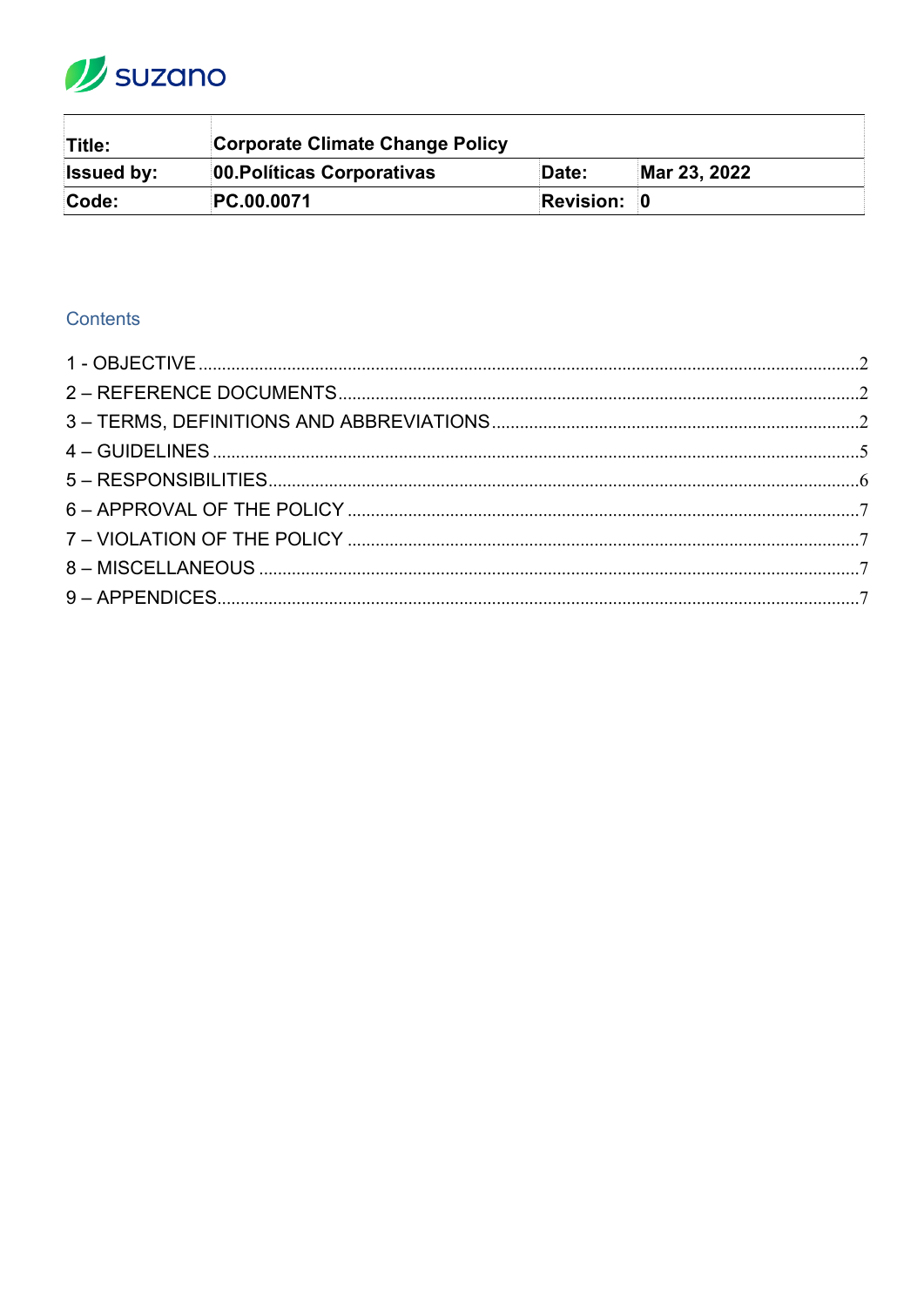

| Title:            | <b>Corporate Climate Change Policy</b> |                    |              |  |
|-------------------|----------------------------------------|--------------------|--------------|--|
| <b>Issued by:</b> | 00. Políticas Corporativas             | Date:              | Mar 23, 2022 |  |
| Code:             | PC.00.0071                             | <b>Revision: 0</b> |              |  |

# <span id="page-1-0"></span>1 - OBJECTIVE

By managing risks and opportunities, reducing negative impacts and maximizing the positive impacts of the company and the value chain, this policy aims to establish its commitment to combating climate change towards the transition to a low carbon economy and contributing with a resilient future for society.

# <span id="page-1-1"></span>2 – REFERENCE DOCUMENTS

- Suzano S.A. Code of Conduct;
- PC.00.0023 Suzano's Wood Supply Policy;
- PG.25.00.0001 Documented Information Management;
- PC.00.0018 Corporate Environmental Management Policy;
- PC.00.0001 Integrated Risk Management Policy;
- PO.24.00.0002 Procedure for calculating stock and carbon stock variations;
- MA.24.00.0002 Manual for Collecting Data for the Inventory of Greenhouse Gas Emissions;
- ABNT NBR ISO 14064 Greenhouse Effect Gases;

# <span id="page-1-2"></span>3 – TERMS, DEFINITIONS AND ABBREVIATIONS

## **3.1 ISO**

International Organization for Standardization

## **3.2 Greenhouse gases (GHG)**

Greenhouse gases (GHGs) are gases with the potential to trap ultraviolet rays in the Earth's atmosphere causing its warming. Its presence in the atmosphere has always been a natural phenomenon, but its intensification is due to human activities that involve a greater release of these. The gases are: Carbon Dioxide (CO<sub>2</sub>), Methane (CH4), Nitrous Oxide (N2O), Sulfur Hexafluoride (SF6) and two families of gases, Hydrofluorocarbon (HFC) and Perfluorocarbon (PFC).

## **3.3 Climate change**

Climate change is a phenomenon of alteration in the terrestrial climate that can have a natural or anthropic origin. However, human activities such as industrialization have intensified and continue to intensify the increase in the average global temperature of the Earth, which contribute to the worsening and acceleration of the effects of climate change.

## **3.4 Low Carbon Economy**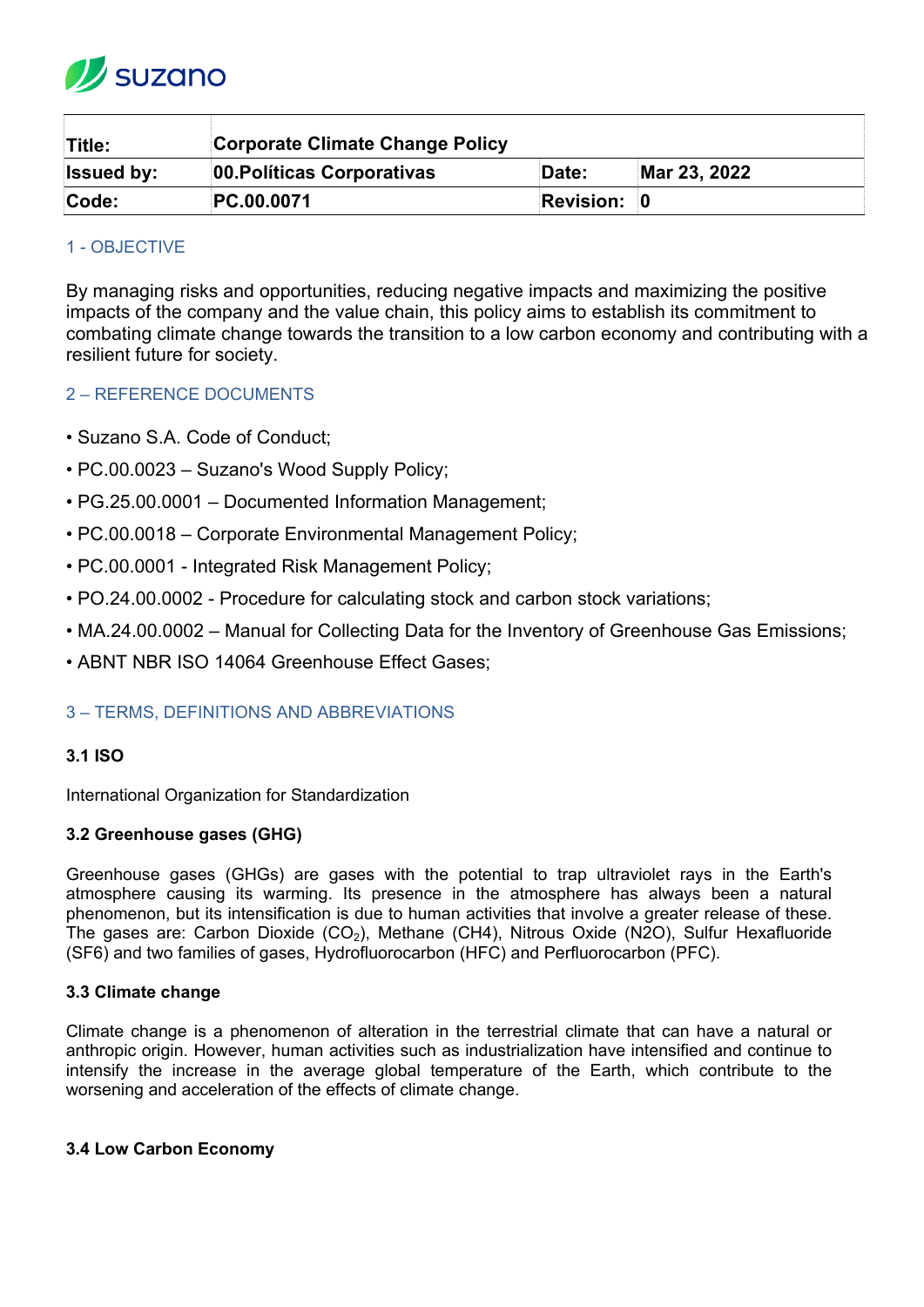

| Title:            | Corporate Climate Change Policy |                    |              |  |  |
|-------------------|---------------------------------|--------------------|--------------|--|--|
| <b>Issued by:</b> | 00. Políticas Corporativas      | Date:              | Mar 23, 2022 |  |  |
| Code:             | PC.00.0071                      | <b>Revision: 0</b> |              |  |  |

It is the economy that fosters, encourages, and prioritizes practices, tools and technologies that are less emitting socio-economic development. In other words, it is the economy that promotes the decarbonization of the planet. Among the possibilities for reducing greenhouse gas emissions is the expansion of the use of alternative and renewable raw materials for the generation of clean energy or replacement of fossil-based products, for example. Another common practice is the attribution of costs to the impacts resulting from greenhouse gas emissions.

## **3.5 Inventory of greenhouse gases**

The Inventory is a tool for accounting for emissions and removals of greenhouse gases that occur in a company, activity, process, economic sector, or a country. It is from it that it becomes possible to map the sources of emission and removal and act on them to mitigate the effects of climate change.

## **3.6 Carbon Credits**

These are certifications for projects carried out by people or companies that have emitted less greenhouse gases than a baseline scenario. A carbon credit is equivalent to one ton of carbon dioxide  $(CO<sub>2</sub>)$  that was no longer emitted (in the case of avoided deforestation), or that was captured from the atmosphere (in the case of reforestation). Both types therefore contribute to combating climate change.

## **3.7 Economic Instruments**

These are instruments used to create financial incentives that enable practices and projects that have socio-environmental benefits. Some examples of financial instruments are fees, taxes, issuances of debt securities, counterparts, and subsidies.

## **3.8 Renewable Energy**

Energy from inexhaustible natural resources, that is, whose natural cycles replenish their availability as often as we use them. Examples of renewable energy are solar, wind, hydro and biomass.

## **3.9 Adaptation**

The process of adjusting systems and organizations to the current or future climate and its effects, with the aim of moderating harm or exploiting opportunities.

#### **3.10 Resilience**

The ability of social, economic, and environmental systems to deal with a dangerous event or trend or disturbance, responding or reorganizing in a way that maintains their essential function, identity and structure, while also maintaining the capacity to adapt, learn and transform (definition used by the IPCC).

## **3.11 Mitigation**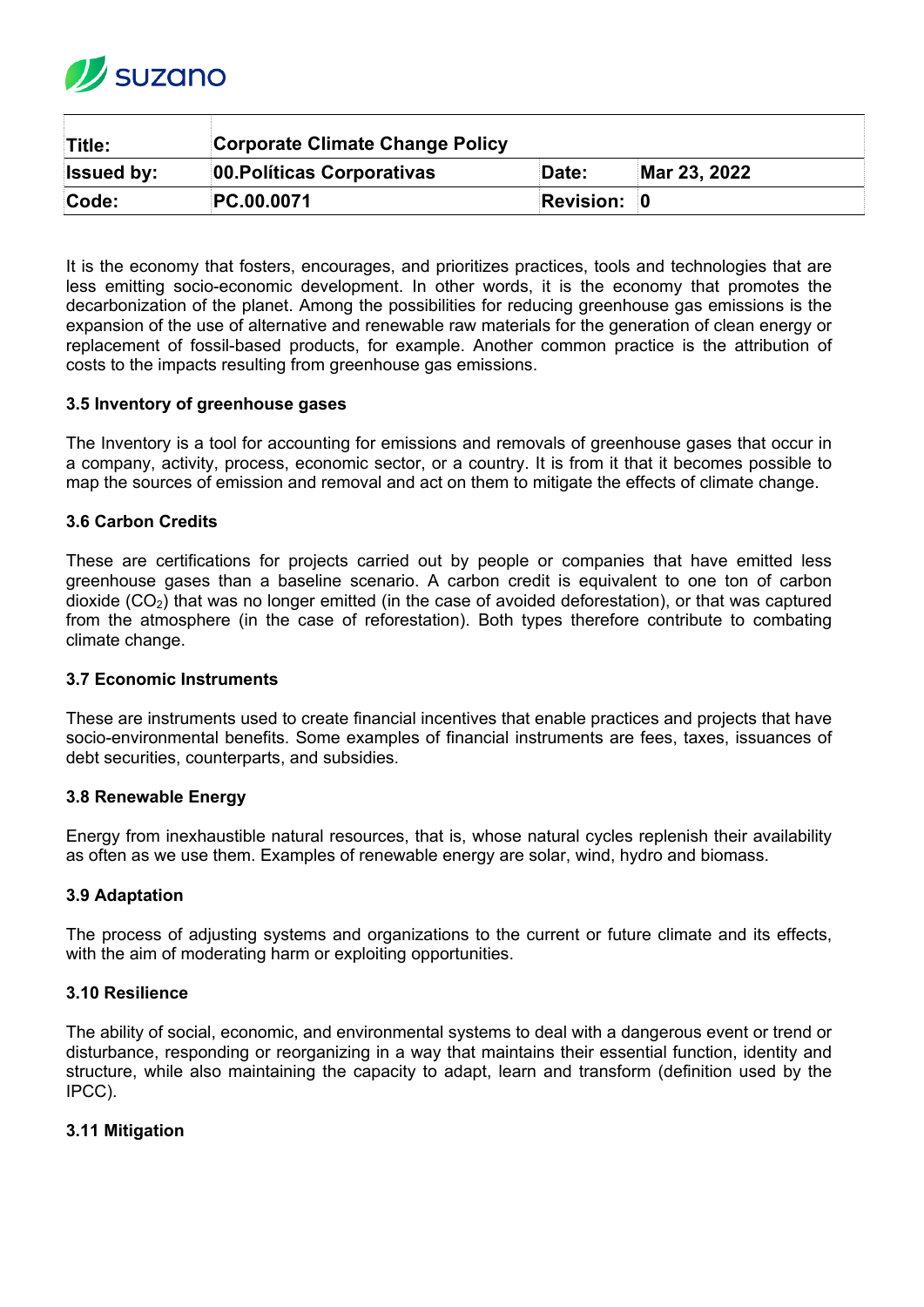

| Title:            | <b>Corporate Climate Change Policy</b> |                    |              |
|-------------------|----------------------------------------|--------------------|--------------|
| <b>Issued by:</b> | 00. Políticas Corporativas             | Date:              | Mar 23, 2022 |
| Code:             | PC.00.0071                             | <b>Revision: 0</b> |              |

Human intervention to reduce emissions or increase sinks of greenhouse gases.

## **3.12 Physical Risks**

Physical risks resulting from climate change can be caused by events (acute) or long-term (chronic) changes in weather patterns. Physical risks can have financial implications for organizations, such as direct damage to assets and indirect impacts from supply chain disruption. The organization's financial performance can also be affected by changes in water availability, supply, and quality; safe food; and extreme temperature changes that affect organizations' facilities, operations, supply chain, transportation needs, and employee safety.

## **3.13 Reputational Risks**

Risks related to changing customer or community perceptions of an organization's contribution to undermining the transition to a low carbon economy.

#### **3.14 Market Risks**

Caused by changes in supply and demand for certain commodities, products and services, as climate-related risks and opportunities are increasingly taken into account.

#### **3.15 Regulatory Risks**

They concern the barriers that arise from government policies to mitigate and adapt to climate change.

#### **3.16 Climate Scenarios**

A scenario describes a development path that leads to a specific outcome. The scenarios are not intended to represent a complete description of the future, but rather to highlight central elements of a possible climate future and draw attention to the key factors that will drive future developments. It is important to remember that scenarios are hypothetical constructions; they they are not forecasts or forecasts nor are they sensitivity analyses.

#### **3.17 Value Chain**

It refers to the series of interdependent activities that bring value to the final consumer in the form of a product or service. A company's value chain, therefore, affects and is inevitably affected by social and environmental issues, such as the use of water and natural resources and working conditions.

#### **3.18 Stakeholders**

People, communities, customers, suppliers, investors, employees and/or public or private organizations that may affect and be affected by the activities, products or services of Suzano's operations.

#### **3.19 Operations**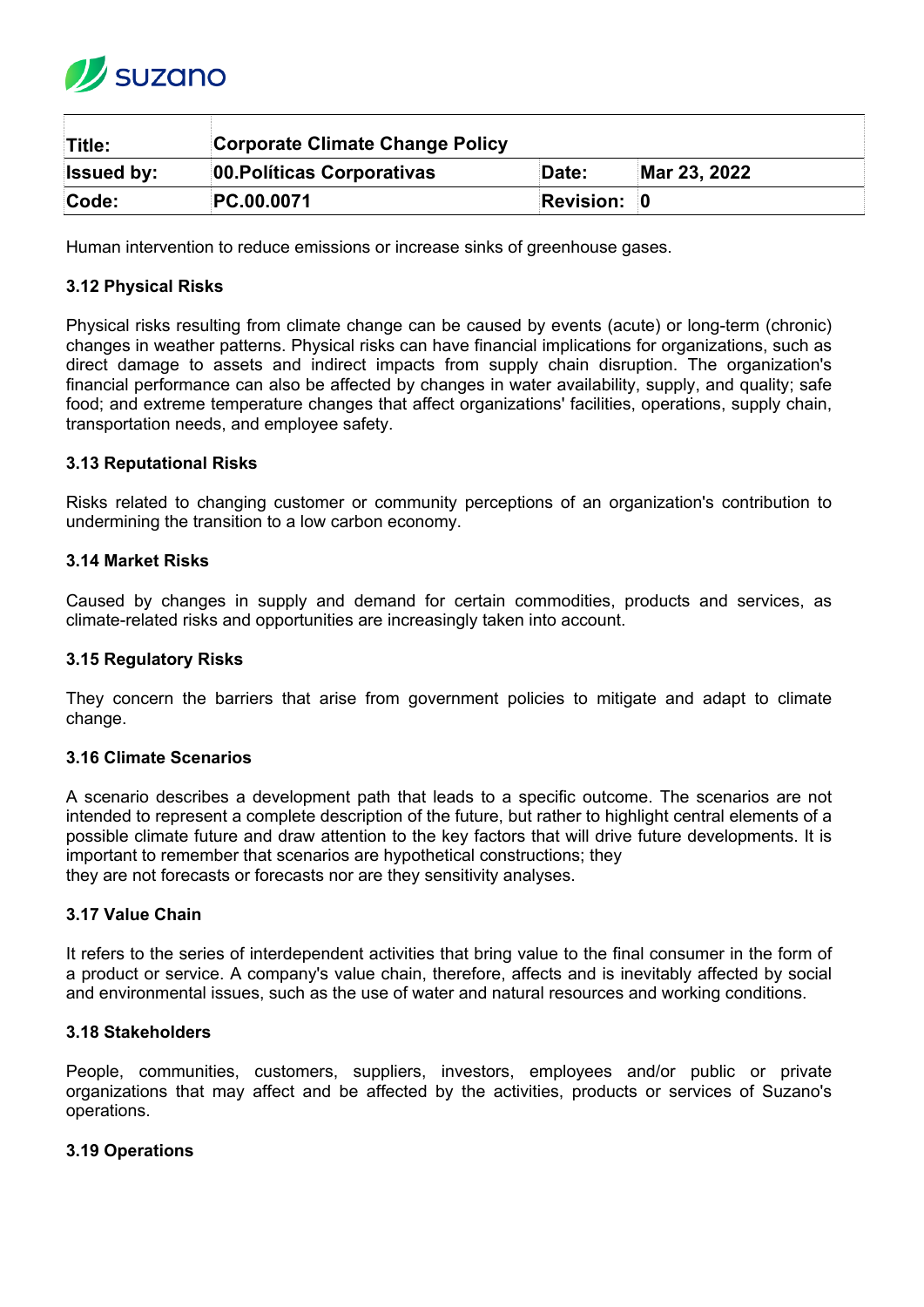

| Title:            | <b>Corporate Climate Change Policy</b> |             |              |  |
|-------------------|----------------------------------------|-------------|--------------|--|
| <b>Issued by:</b> | 00. Políticas Corporativas             | Date:       | Mar 23, 2022 |  |
| Code:             | <b>PC.00.0071</b>                      | Revision: 0 |              |  |

All activities carried out by the company throughout its life cycle, including forestry, industrial, national and international offices and port terminals.

## **3.20 Regulatory frameworks**

Set of norms, laws and guidelines defined and implemented after discussion with members of civil society, public administration bodies and thematic committees created with the purpose of promoting public policies, regulating, or even reviewing regulations of economic activities and public services, endowed with technical robustness and legal certainty.

## <span id="page-4-0"></span>4 – GUIDELINES

In line with the objective, the following guidelines guide Suzano S.A.'s climate change strategy:

• Operate in accordance with the positions and principles of other Suzano corporate policies, such as those mentioned in the reference documents.

• Ensuring that the issue of climate change is addressed in a transversal and multidisciplinary manner, considering its potential impacts, risks and opportunities.

• Consider in corporate actions and processes aspects related to climate change and other relevant related topics, such as: biodiversity, renewable energy, water, new technologies, new regulations, agreements and others that may arise over time.

• Ensuring supervision of the topic at the company's different hierarchical levels.

• Include variables related to climate change in financial decision making and investment analysis (economic instruments).

• Adhere to initiatives and establish commitments in line with science and major global trends that contribute to the fight against the climate crisis, including reducing emissions and mitigating their effects over time.

• Consult stakeholders, monitor and assess global and regional trends related to the topic and address relevant points for Suzano in planning and strategy.

• Monitor and collaborate with associations, government, civil society, regulatory bodies, international organizations, the business sector, and other stakeholders, in the development of regulatory frameworks and relevant actions to combat and adapt to climate change and related topics.

• Participate, when relevant, in the elaboration and implementation of new methodologies that promote the other principles listed in this policy.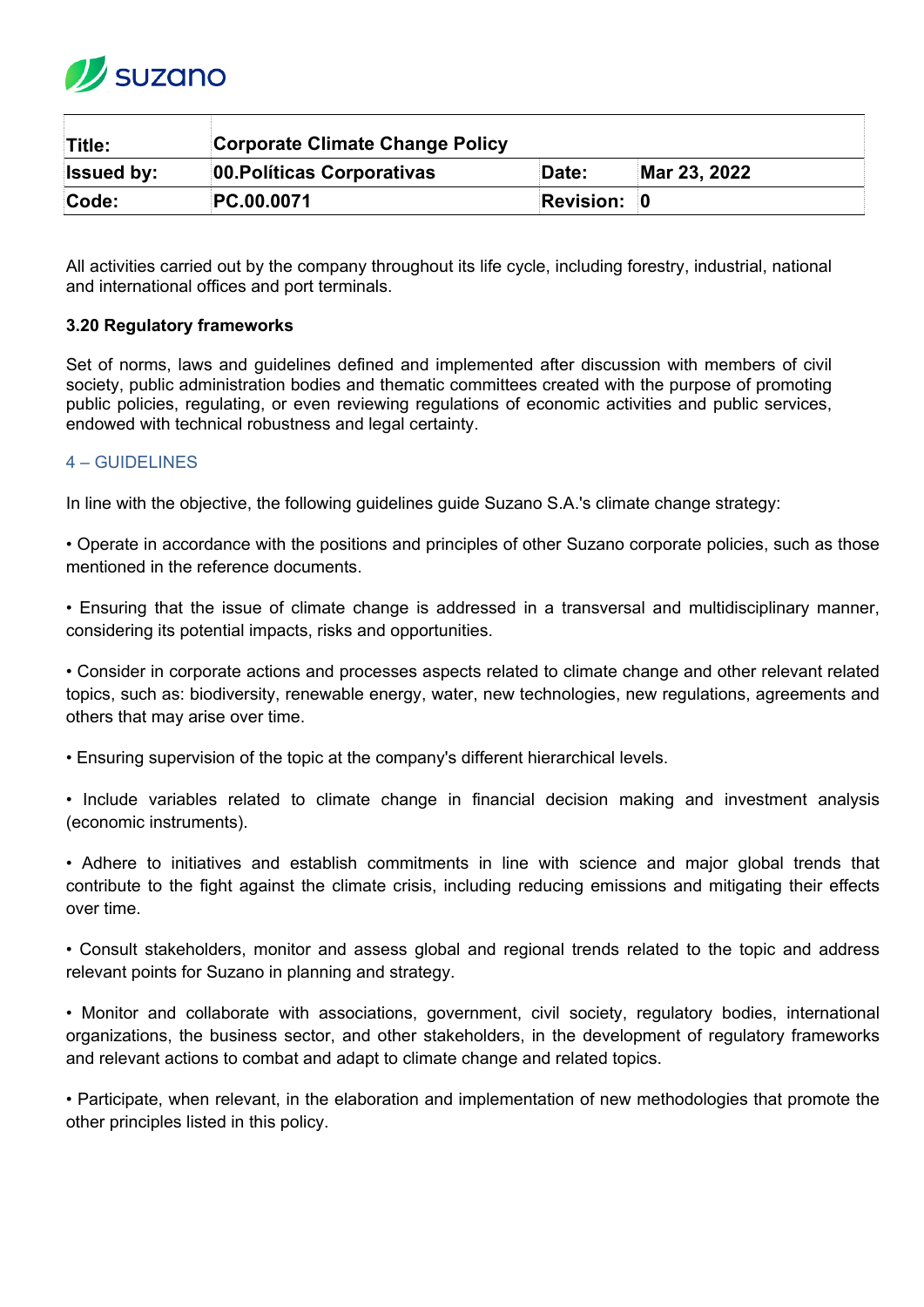

| Title:            | <b>Corporate Climate Change Policy</b> |                    |              |  |
|-------------------|----------------------------------------|--------------------|--------------|--|
| <b>Issued by:</b> | 00. Políticas Corporativas             | Date:              | Mar 23, 2022 |  |
| Code:             | <b>PC.00.0071</b>                      | <b>Revision: 0</b> |              |  |

• Promote training, education and engagement for our employees and stakeholders in relation to the topic.

• Inventory and periodically publish the emissions and removals of Greenhouse Gases, improving measurement in the value chain and carrying out verification by an independent third party.

• Report your performance on climate change regularly through transparency tools, reporting guidelines, indices and questionnaires recognized in the market.

• Manage risks (physical, regulatory, reputational and market) and opportunities related to climate change, considering them as drivers of the strategy.

• Foster research and studies that promote greater adaptability and resilience for our operation and value chain, with a view to studies of climate scenarios of future impacts. Consider these studies in the planning and management of the entire operation, generating short, medium and long-term actions.

• Stimulate R&D and innovation projects that encourage the development and implementation of technologies to generate resilience, New Businesses and products that contribute to low carbon solutions for Suzano, customers and throughout its value chain.

• Promote programs that encourage adaptation and mitigation, including the decarbonization of Suzano and throughout the value chain.

• Stimulating continuous improvement projects that promote more efficiency in order to reduce Greenhouse Gas emissions, allocating financial resources to this end.

• Continue promoting efforts that enhance solutions to the climate crisis and to accelerate the economy's transition towards decarbonization, considering Suzano as a company that removes  $CO<sub>2</sub>$  from the atmosphere and develops products that replace products of fossil origin.

• Encourage the institutionalization of the national and international carbon market, enabling the trade of carbon credits linked to nature-based solutions.

• Contribute to the decarbonization of the national energy system by supplying Suzano's own renewable energy.

# <span id="page-5-0"></span>5 – RESPONSIBILITIES

The Corporate Sustainability area is responsible for content development, review, and dissemination of this Corporate Policy.

All other areas must act to contribute to compliance with the guidelines established by the Company to encourage its processes in the search for solutions that contribute to the issue of climate change in an integral way in the company and to implement and follow the guidelines present in this policy.